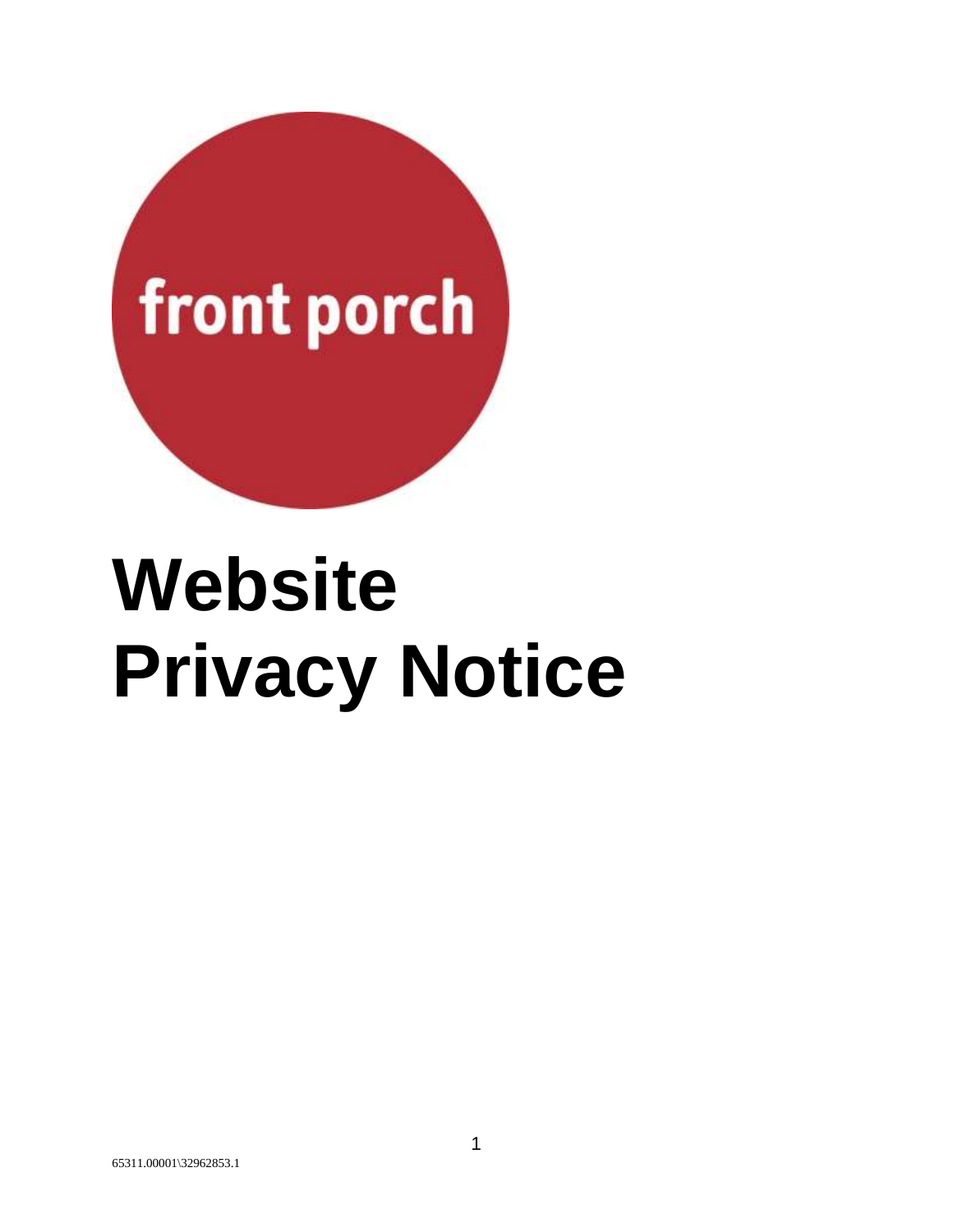## **Website Privacy Notice**

This Front Porch Communities and Services ("Front Porch") Privacy Notice applies solely to information collected by this web site. It describes:

- 1. What Personal Information is collected from you through the web site, how it is used, and with whom it may be shared.
- 2. What choices are available to you regarding the use of your data
- 3. The security procedures in place to protect the misuse of your information.
- 4. How you can correct any inaccuracies in the information.

This Privacy Notice focuses on Personal Information – information about you that is personally identifiable, such as contact information *(e.g.* , name, telephone number, address, email address) and any other non-public information that is associated with such information (collectively, "Personal Information"). Please read this policy carefully to understand what we do. If you do not understand any aspects of our Privacy Notice, please feel free to contact us as described at the end of this Notice.

## **What Information Do We Collect?**

We are the sole owners of the information collected on this site. We collect two types of information: (1) information that you voluntarily give us via email, and (2) information that we collect through your use of this website

## Information You Provide Us

You may provide us with your email address, name, telephone number, or other contact information when you contact us to ask questions or request information. You may also donate to one of our affiliated Foundations by clicking on a link that directs you to PayPal, a third party site. Front Porch does not collect or maintain any payment related information though our website.

## Information We Collect Through Your Use of the Website

You also provide us information in other ways, such as via your browser's cookies or through similar technologies when you use or view our website. Cookies are text files placed on your computer to allow us to facilitate an ongoing internet interaction. We collect information such as your Internet Protocol address, browser software used, requests submitted to our web-servers, date and time the website was accessed, and statistical information about which web pages you visited to improve the quality of our website including for storing user preferences and tracking user trends.

We use Google Analytics to collect and process website data for our corporate site, and we use Google Analytics advertising services on our individual community websites to personalize content related to your interests. We do not share Personal Information with Google Analytics. You may access "How Google uses data when you use our partners' sites or apps", (located at

www.google.com/policies/privacy/partners/, or any other URL Google may provide from time to time) to find out about how Google Analytics uses your data. This document also provides information about how to opt out of Google Analytics. In addition, you can use web browser settings to refuse cookies or delete cookie files from your computer. Information on how to delete cookies from your computer can be found at the following website: http://www.aboutcookies.org.

Front Porch does not track its visitors over time and across third party websites to provide targeted advertising and therefore does not respond to Do Not Track (DNT) signals. However, some third party sites do keep track of your browsing activities when they serve you content, which enables them to tailor what they present to you. If you are visiting such sites, most web browsers will allow you to set the DNT signal on your browser so that third parties (particularly advertisers) know you do not want to be tracked.

## **How Do We Use And Share Your Personal Information?**

We will use your Personal Information for the following purposes, subject to applicable legal restrictions):

to provide you with the information on the website,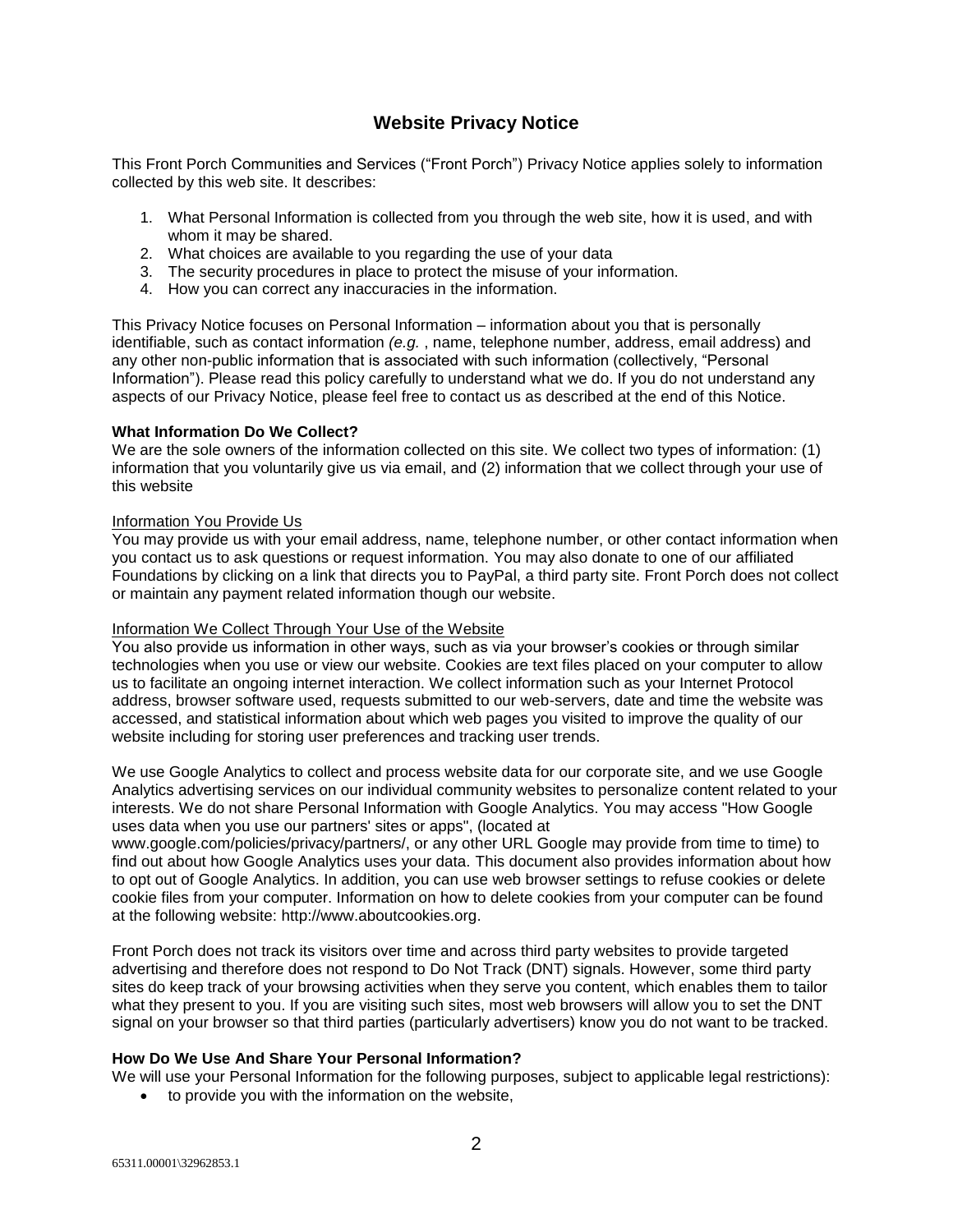- to respond to you regarding the reason you contacted us.
- To tell you about new opportunities, products, or services.
- to create aggregate statistics relating to the use of the website (count of visits, ranking of top pages visited, etc.).

We will not sell or rent this information to anyone. We may share your Personal Information in limited circumstances, such as to conduct our business, when legally required, or with your consent.

We may also disclose Personal Information that we collect or you provide (subject to applicable legal restrictions) as follows:

- to contractors, service providers and other third parties that we use to support our business and who are bound by contractual obligations to keep Personal Information confidential and use it only for the purposes for which we disclose it to them.
- as required by law.
- for any other purpose disclosed by us when you provide the information.

## **What Are Your Rights?**

You may opt out of any future contacts from us at any time. You can also do the following at any time by contacting us via the email address or phone number given at the end of this Privacy Notice.:

- See what data we have about you, if any.
- Change/correct any data we have about you.
- Have us delete any data we have about you.
- Express any concern you have about our use of your data.

## **How Is Your Information Protected?**

We use industry standard physical, technical and administrative security measures and safeguards to protect the confidentiality and security of Personal Information. Our website is operated and managed on servers located and operated within the United States. By using and viewing the website, you agree and consent to the transfer to and processing of Personal Information on servers located in the United States, even if you travel or are located outside the United States.

## **What If You Visit Other Websites?**

This Privacy Notice applies only to information we collect through the Front Porch website. This website contains links to third party sites that are not owned or controlled by us. . Please be aware that we are not responsible for the content or privacy practices of such other sites. We encourage our users to be aware when they leave our site and to read the privacy statements of any other site that collects Personal Information.

## **How Will You Know if This Policy Changes?**

We will post any revised version of the Privacy Policy on this webpage.

## **Who Should You Contact With a Request or Question?**

**If you have a request for access, correction, or deletion of Personal Information, or have any questions, concerns, or complaints, you should contact Sally Plank, Sr. Vice President, Organizational Accountability Group, at (818) 254-4146 or at splank@frontporch.net.**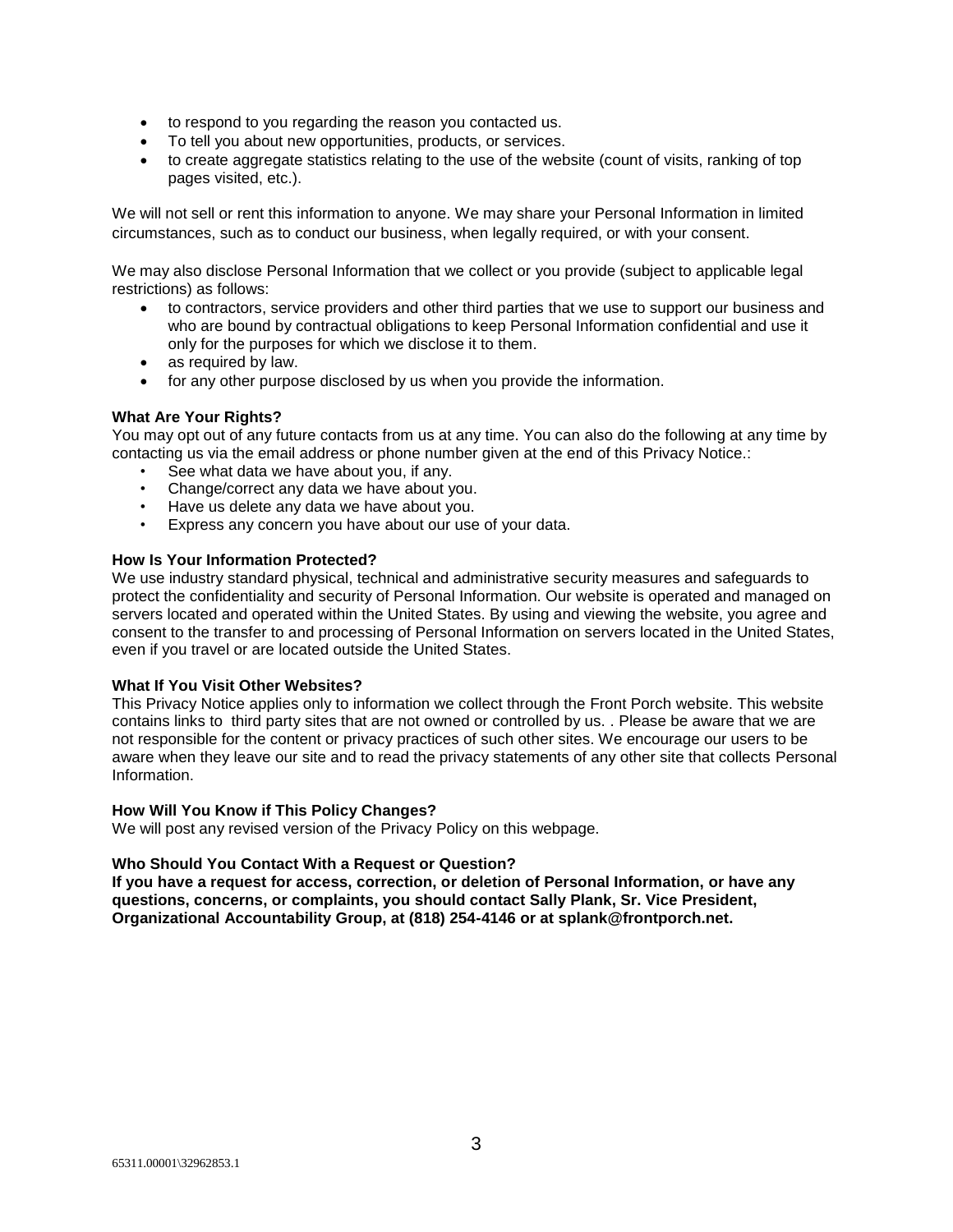

## **Notice of Privacy Practices for Health Information**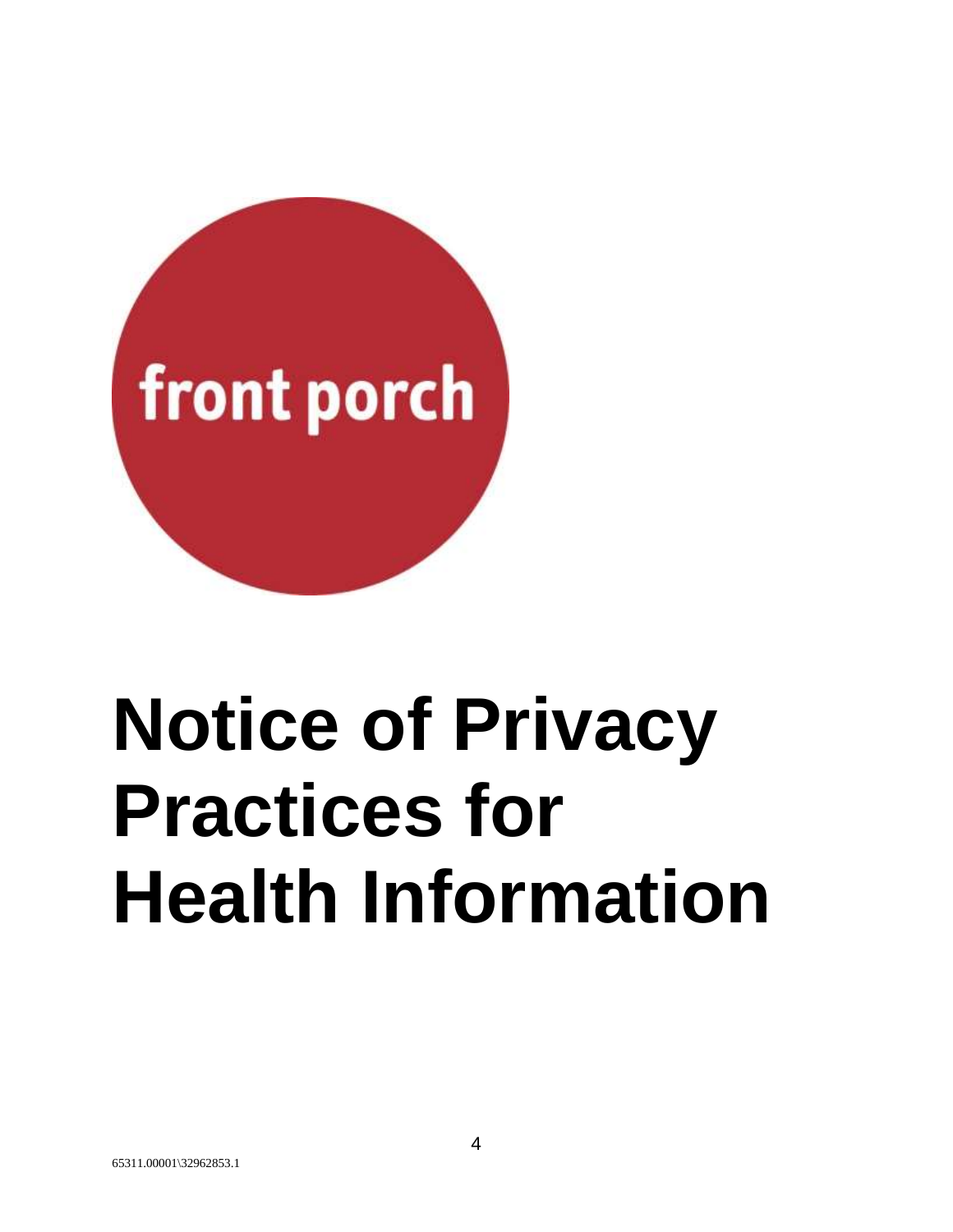## **"THIS NOTICE DESCRIBES HOW PROTECTED HEALTH INFORMATION ABOUT YOU MAY BE USED AND DISCLOSED AND HOW YOU CAN GET ACCESS TO THIS INFORMATION. PLEASE REVIEW IT CAREFULLY.**

**GENERAL INFORMATION:** When we provide services and care to you, Front Porch Communities and Services ("Front Porch") gathers, creates, and retains certain personal information about you that identifies who you are and relates to your past, present, or future physical or mental condition, the provision of health care to you, and payment for your health care services. This personal information is called "*protected health information."* 

This Notice of Privacy Practices describes how Front Porch maintains the confidentiality of your protected health information, and informs you about the possible uses and disclosures of such information. It also informs you about your rights with respect to your protected health information. This Notice is intended to help you understand how your health information is used and to make informed decisions when authorizing disclosure to others.

Front Porch is required by law to:

- Make sure that your protected health information is kept private in compliance with the Health Insurance Portability and Accountability Act (HIPAA) and California law;
- Give you this notice of our legal duties and privacy practices with respect to protected health information; and
	- Follow the terms of the notice that is currently in effect.

This Notice describes Front Porch's practices and that of:

- Any health care professional authorized to enter information into your health or medical record.
- Any member of a volunteer group we allow to help you while you are at Front Porch.
- All employees, staff and other personnel.

This Notice applies to Front Porch and its senior living facilities, including Carlsbad By The Sea, Carlsbad By The Sea Care Center, Casa De Manana, Cecil Pines, Claremont Manor, Claremont Care Center, England Oaks, Fredericka Manor, Fredericka Manor Care Center, Kingsley Manor, Kingsley Manor Care Center, Sunny View Retirement Community, Sunny View Care Center, Villa Gardens, Villa Gardens Health Center, Vista Del Monte, Walnut Village, Walnut Village Rehabilitation and Care Center, and Wesley Palms. All these entities, sites and locations follow the terms of this notice. In addition, these facilities may share protected health information with each other for treatment, payment or health care operations purposes described in this Notice.

## **HOW WE MAY USE AND DISCLOSE YOUR PROTECTED HEALTH INFORMATION**

## **Front Porch may, in its discretion, use or disclose your protected health information without your written authorization in the following circumstances:**

*We will use your information for treatment.* Information obtained by physicians, nurses, social workers, administrative staff or other health care providers will be recorded in your paper and/or computerized medical record. This information is used to plan your treatment and services as well as to document progress, events, plans of care, observations and evaluation of care and treatment, information for consultants, diagnostic services, or for other providers or transfer to another Health Facility.

We will use your health information for payment. A bill may be sent to a third party such as Medicare, Medi-Cal (Medicaid), your health plan, your insurance companies and/or **to you**. We may provide your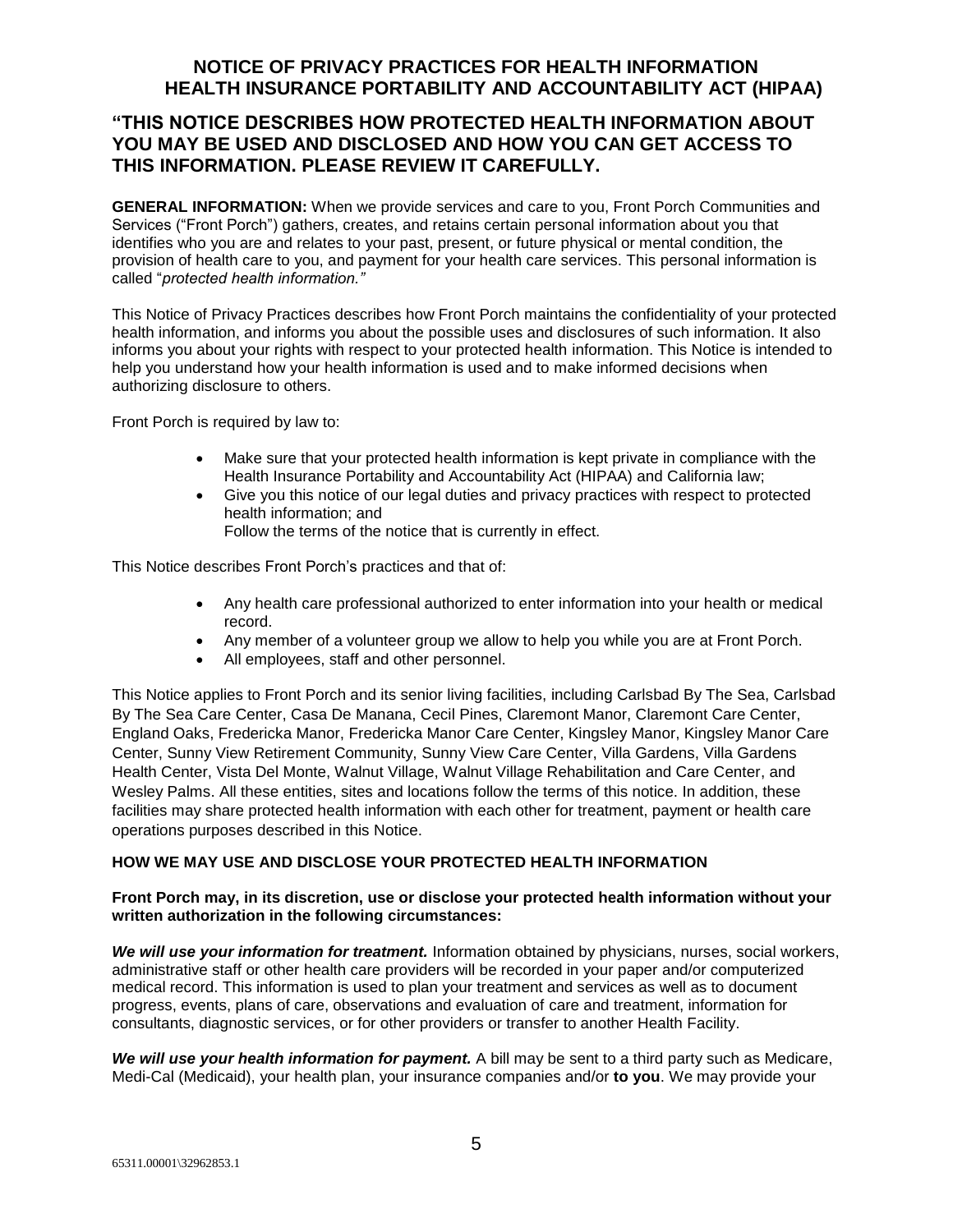demographic information, your diagnosis, information about the services provided, and additional health information to support the billing.

We will use your health information for health care operations. Front Porch and staff may use your protected health information to carry out its regular operations and to make sure that all of our residents receive quality services and care.

*Business Associates:* Front Porch may contract with certain individuals or organizations to provide services on its behalf, such as data processing, legal, or quality assurance services. These entities are called business associates. We may disclose your protected health information to business associates as necessary. These business associates are required by HIPAA to protect your information.

*Individuals Involved in Your Care or Payment for Your Care:* We may disclose protected health information about you to a friend or family member who is involved in your care, or to someone who helps pay for your care. Unless you ask us not to in writing, we may tell your family or friends your condition and your location. Front Porch may notify individuals that you identify as a responsible party or your personal representative of appointments, special meetings to discuss care and treatment, and other information related to your health condition or status.

*Community Special Directory:* Front Porch maintains a Special Directory of residents to allow staff to provide certain basic information to members of the clergy or to other persons who ask for you by name. Unless you notify us that you object, the directory will include certain limited information about you such as your name and location in the facility.

**Disaster Relief:** Front Porch may disclose your protected health information to a public or private entity authorized to assist in disaster relief efforts so that your family can be notified about your condition, status and location.

*Research:* Under certain circumstances, we may use and disclose protected health information for the purposes of research. Such disclosures shall only be made after documentation of approval for the research study or in limited circumstances, for preparing to conduct a research study.

*Fundraising:* Front Porch may use certain protected health information to contact you in an effort to raise money for our operations. We may disclose protected health information to foundations that are related to Front Porch that and raise funds for us. Front Porch will disclose only your name, address and phone number.

*As Required by Law:* We will disclose protected health information about you when required to do so by federal, state or local law.

*To Avert a Serious Threat to Health or Safety*: We may use and disclose medical information about you when necessary to prevent a serious threat to your health and safety or the health and safety of the public or another person. Any disclosure, however, would only be to someone able to help prevent the threat.

## **SPECIAL SITUATIONS**

*Funeral Directors and Coroner's Office*: If necessary, we may disclose the health information to funeral directors and coroner's office consistent with applicable laws as required for them to carry out their duties.

*Organ and Tissue Donation:* We may release medical information to organizations that handle organ procurement or organ, eye or tissue transplantation, or to an organ donation bank, as necessary to facilitate organ or tissue donation and transplantation.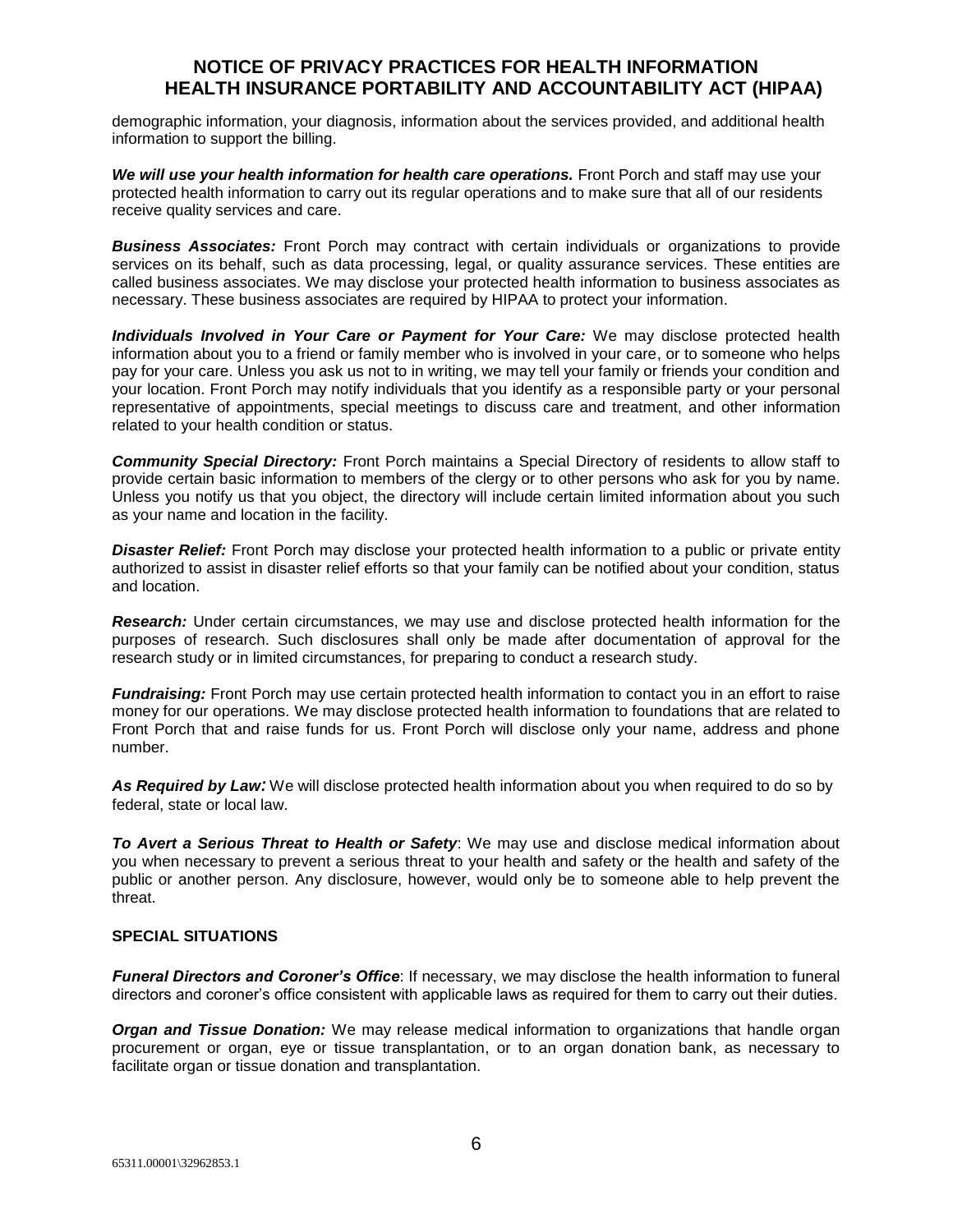*Military and Veterans:* If you are a member of the armed forces, we may release protected health information about you as required by military command authorities. We may also release health information about foreign military personnel to the appropriate foreign military authority.

*Workers Compensation and Employee Actions:* We may release medical information about you for workers' compensation or similar programs that provide benefits for work-related injuries or illness.

*Public Health Activities:* We may disclose medical information about you for public health activities, such as:

- To prevent or control disease, injury or disability;
- To report deaths;
- To report regarding the abuse or neglect of elders and dependent adults;
- To report reactions to medications or problems with products, or to notify people of recalls of products they may be using;
- To notify a person who may have been exposed to a disease or may be at risk for contracting or spreading a disease or condition.

*Law Enforcement:* We may release medical information if asked to do so by a law enforcement official:

- In response to a court order, subpoena, warrant, summons or similar process;
- To identify or locate a suspect, fugitive, material witness, or missing person;
- About the victim of a crime if, under certain limited circumstances, we are unable to obtain the person's agreement;
- About a death we believe may be the result of criminal conduct;
- About criminal conduct at the facility; and
- In emergency circumstances to report a crime; the location of the crime or victims; or the identity, description or location of the person who committed the crime.

*Health Oversight Activities:* Front Porch may disclose protected health information to any government or private agency, such as the California Department of Health Services and the California Department of Social Services, so that the agency may carry out its oversight responsibilities. These oversight activities include, for example, audits, investigations, inspections, and licensure activities, which are necessary for the government to monitor the health care system, government programs, and compliance with civil rights laws.

*Lawsuits and Disputes*: If you are involved in a lawsuit or a dispute, we may disclose protected health information about you in response to a court or administrative order. We may also disclose health information about you in response to a subpoena, discovery request, or other lawful process by someone else involved in the dispute, but only if efforts have been made to tell you about the request (which may include written notice to you) or to obtain an order protecting the information requested.

*Other Special Circumstances*: We may also use and disclose your protected health information in a limited number of circumstances that are specifically permitted or required by law.

*Special Categories of Information*: In some circumstances, your health information may be subject to restrictions that may limit or preclude some uses or disclosures described in this Notice. For example, there are special restrictions on the use or disclosure of certain categories of information — e.g., tests for HIV, certain mental health services, or certain treatment for alcohol and drug abuse. Government health benefit programs, such as Medi-Cal, may also limit the disclosure of beneficiary information for purposes unrelated to the program.

## **YOUR RIGHTS REGARDING PROTECTED HEALTH INFORMATION ABOUT YOU**

*Right to Request or Authorize the Use and Disclosure of Your Information:* We may disclose protected health information when requested by you. Front Porch will require a written authorization from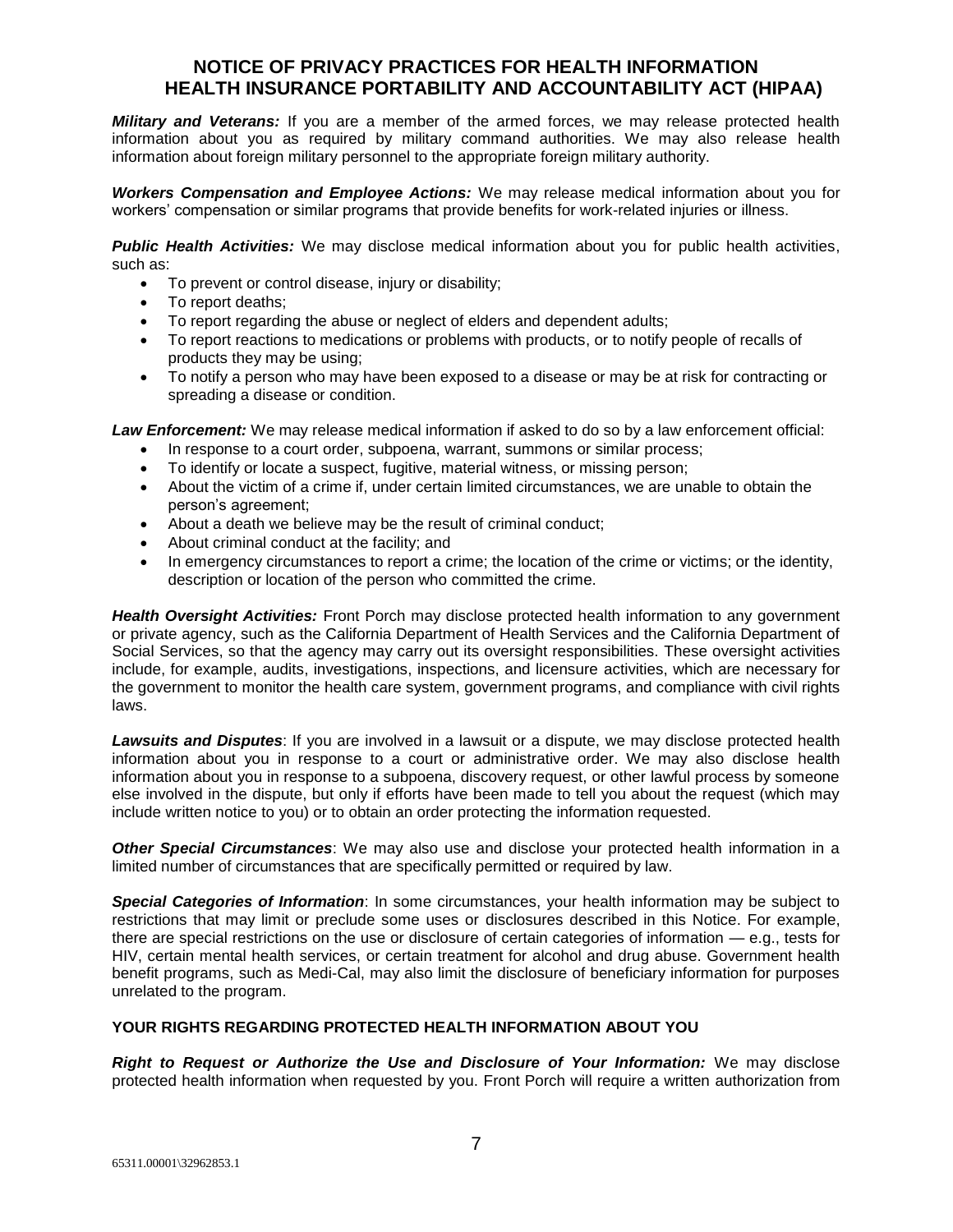you before it discloses your information. You may request an authorization form from Nancee Lee-Allen, Privacy Officer, at nlallen@frontporch.net.

*Right to Inspect and Copy:* You have the right to inspect and obtain a copy of protected health information that may be used to make decisions about your care. Usually, this includes medical and billing records, but may not include some mental health information. To inspect and obtain a copy of protected health information that may be used to make decisions about you, you must submit your request in writing to Nancee Lee-Allen, Privacy Officer, at nlallen@frontporch.net. We may charge a reasonable fee for the costs of copying, mailing or other supplies associated with your request. We will usually provide a copy or summary of your health information within 30 days. We may deny your request to inspect and obtain a copy in certain very limited circumstances.

*Right to Amend:* If you believe that protected health information we have about you is incorrect or incomplete, you may ask us to amend the information. To request an amendment, your request must be made in writing and submitted to Nancee Lee-Allen, Privacy Officer, at nlallen@frontporch.net. In addition, you must provide a reason that supports your request. We may deny your request but will inform you of the reason in writing, generally within 60 days.

*Right to an Accounting of Disclosures:* You have the right to request an accounting of disclosures of your protected health information. This is a list of the disclosures that we made other than for treatment, payment and health care operations (as described above), and certain other exceptions (such as any you asked us to make). To request this list or accounting of disclosures, you must submit your request in writing to Nancee Lee-Allen, Privacy Officer, at nlallen@frontporch.net. Your request must state a time period of six years or less, for any time period on or after April 14, 2003. Your request should indicate whether you want the list on paper or electronically. The first list you request within a 12-month period will be free. For additional lists, we may charge you for the costs of providing the list.

*Right to Request Restrictions:* You have the right to request a restriction or limitation on the protected health information we use or disclose about you for treatment, payment or health care operations. You also have the right to request a limit on the protected health information we disclose about you to someone who is involved in your care or the payment for your care. We are not required to agree to your request, except if you ask us to restrict disclosure to a health plan or insurer for payment or health care operations purposes and if you, or someone else on your behalf (other than the health plan or insurer), has paid for the item or service out of pocket in full. If we agree to a different restriction, we will comply with your request unless the information is needed to provide you emergency treatment.

To request restrictions, you must make your request in writing to Nancee Lee-Allen, Privacy Officer, at nlallen@frontporch.net. In your request, you must tell us 1) what information you want to limit; 2) whether you want to limit our use, disclosure or both; and 3) to whom you want the limits to apply, for example, disclosures to your spouse.

*Right to Request Confidential Communications:* You have the right to request that we communicate with you about medical matters in a certain way or at a certain location. For example, you can ask that we only contact you at work or by mail. To request confidential communications, you must make your request in writing to Nancee Lee-Allen, Privacy Officer, at nlallen@frontporch.net. We will accommodate all reasonable requests. Your request must specify how or where you wish to be contacted.

*Right to a Copy of this Notice***:** You have the right to a paper copy of this notice. You may obtain a paper copy of this notice by contacting Nancee Lee-Allen, Privacy Officer, at nlallen@frontporch.net.

*Right to Notification of Breach:* We will notify you as required by law, if any breach of your unsecured protected health information that compromises the privacy or security of your information occurs.

*Right to Have Someone Act for You:* If you have given someone healthcare power of attorney or if someone is your legal guardian, that person can exercise your rights and make choices about your health